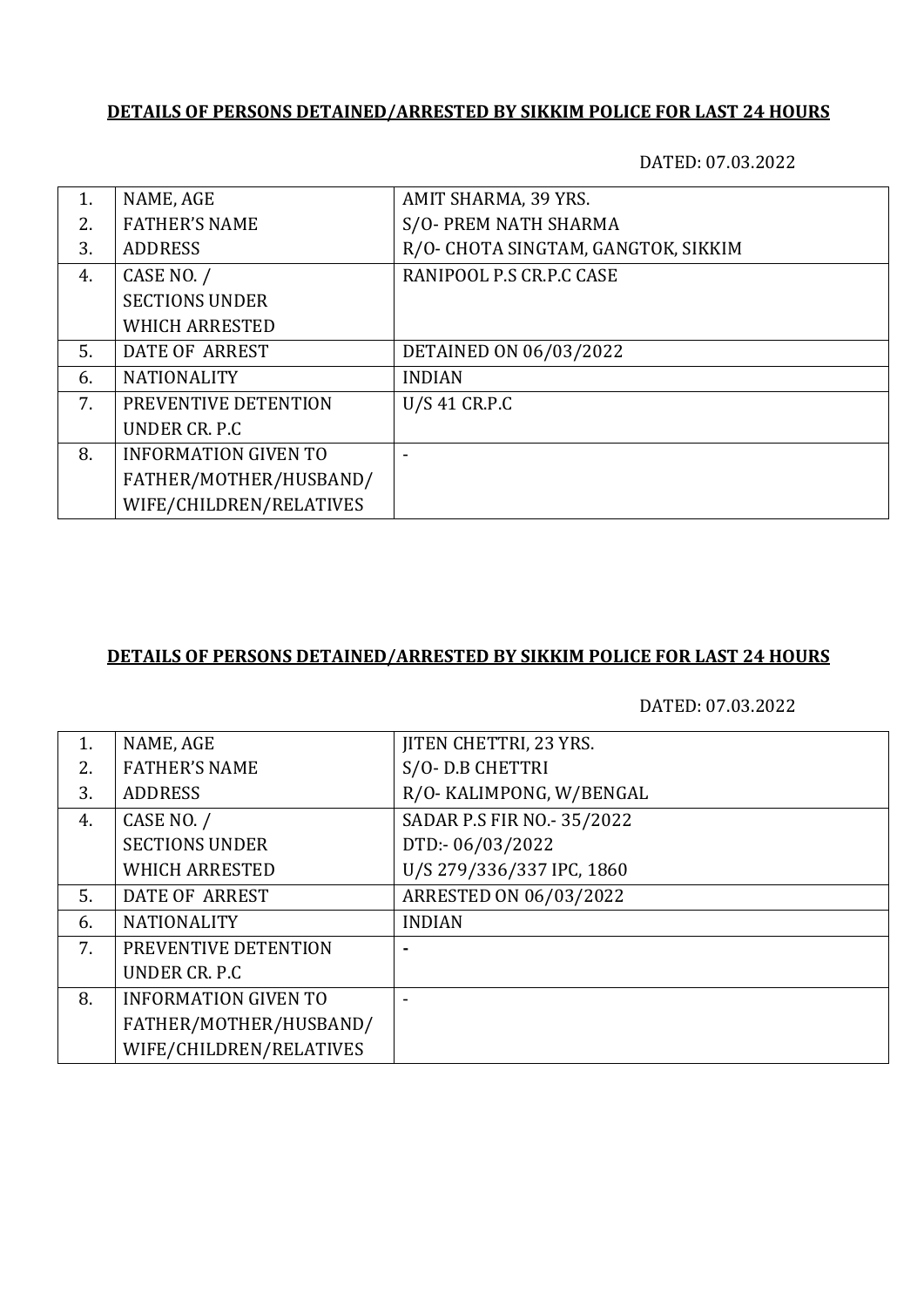#### **DETAILS OF PERSONS DETAINED/ARRESTED BY SIKKIM POLICE FOR LAST 24 HOURS**

DATED: 07.03.2022

| 1. | NAME, AGE                   | PRAVESH CHETTRI, 32 YRS. |
|----|-----------------------------|--------------------------|
| 2. | <b>FATHER'S NAME</b>        | S/O-BIMAL CHETTRI        |
| 3. | <b>ADDRESS</b>              | R/O-TADONG, E/SIKKIM     |
| 4. | CASE NO. /                  | SADAR P.S CR.P.C CASE    |
|    | <b>SECTIONS UNDER</b>       |                          |
|    | <b>WHICH ARRESTED</b>       |                          |
| 5. | DATE OF ARREST              | DETAINED ON 06/03/2022   |
| 6. | <b>NATIONALITY</b>          | <b>INDIAN</b>            |
| 7. | PREVENTIVE DETENTION        | U/S 151 CR.P.C           |
|    | UNDER CR. P.C               |                          |
| 8. | <b>INFORMATION GIVEN TO</b> |                          |
|    | FATHER/MOTHER/HUSBAND/      |                          |
|    | WIFE/CHILDREN/RELATIVES     |                          |

#### **DETAILS OF PERSONS DETAINED/ARRESTED BY SIKKIM POLICE FOR LAST 24 HOURS**

DATED: 07.03.2022

| 1. | NAME, AGE                   | SURAJ RAI, 24 YRS.             |
|----|-----------------------------|--------------------------------|
| 2. | <b>FATHER'S NAME</b>        | S/O- BIR BDR. RAI              |
| 3. | <b>ADDRESS</b>              | R/O-LOWER SICHEY, E/SIKKIM     |
| 4. | CASE NO. /                  | <b>SADAR P.S SPA CASE</b>      |
|    | <b>SECTIONS UNDER</b>       |                                |
|    | <b>WHICH ARRESTED</b>       |                                |
| 5. | DATE OF ARREST              | DETAINED ON 06/03/2022         |
| 6. | <b>NATIONALITY</b>          | <b>INDIAN</b>                  |
| 7. | PREVENTIVE DETENTION        | U/S 169 SIKKIM POLICE ACT 2008 |
|    | UNDER CR. P.C.              |                                |
| 8. | <b>INFORMATION GIVEN TO</b> |                                |
|    | FATHER/MOTHER/HUSBAND/      |                                |
|    | WIFE/CHILDREN/RELATIVES     |                                |
|    |                             |                                |